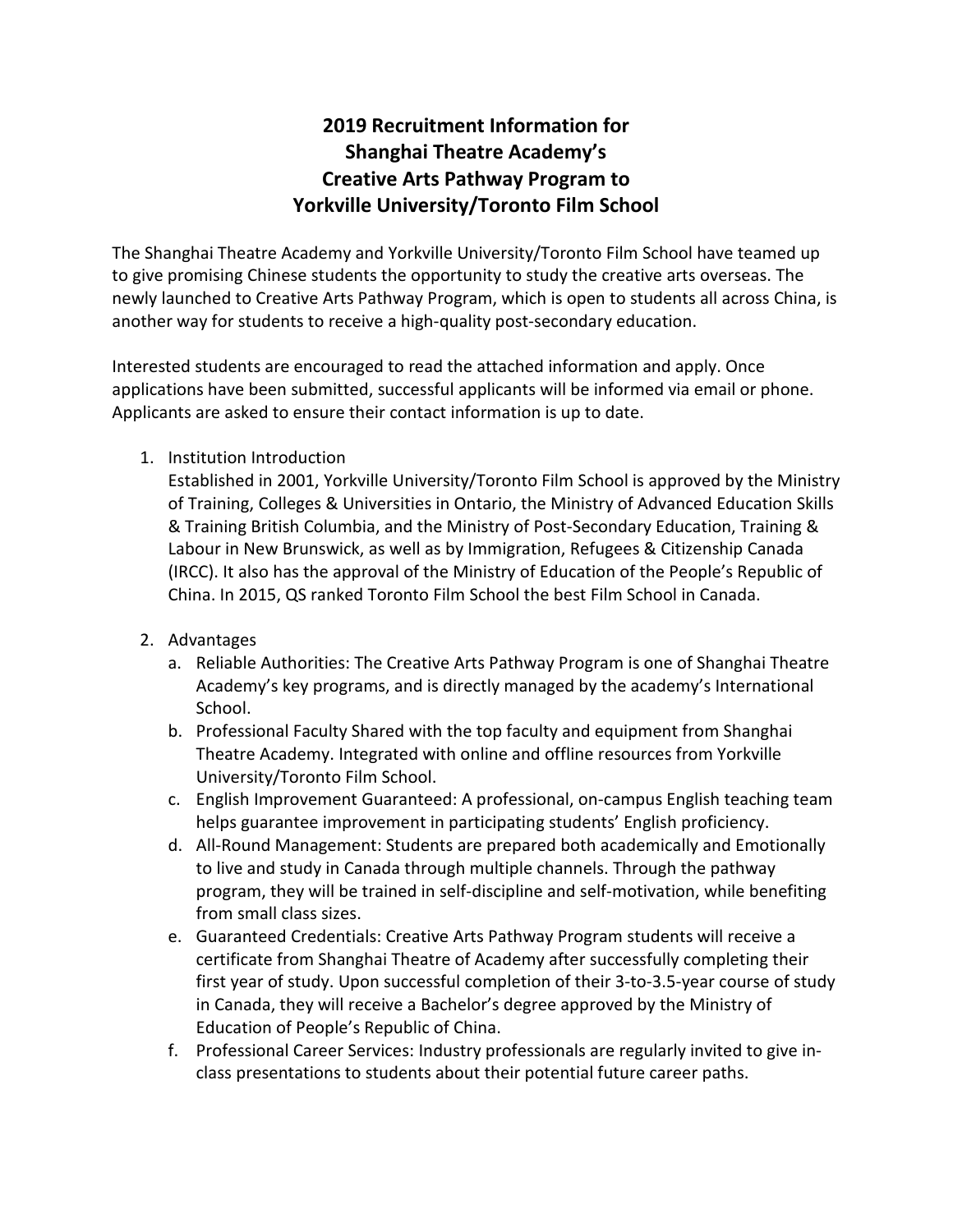## 3. Programs

| Programs                | Introduction                                                          |
|-------------------------|-----------------------------------------------------------------------|
| <b>Film Production</b>  | The Film Production Diploma program offers an intensive, behind-      |
|                         | the-scenes education that covers all areas of filmmaking. You will    |
|                         | experience every phase of pre-production, production and post-        |
|                         | production, including writing and analyzing screenplays, developing   |
|                         | storyboards, creating shot lists and preparing budgets and            |
|                         | schedules. You will learn to shoot, direct, block, light scenes and   |
|                         | capture audio, as well as assemble, cut and manipulate footage.       |
| Writing for Film and TV | The Writing for Film & TV Diploma program is designed to replicate    |
|                         | the process and environment of the film and television industry.      |
|                         | Classes are styled after industry writing rooms and feature table-    |
|                         | reads, on-set show-running and industry-standard editing              |
|                         | software. You will learn how to pitch, write, produce and edit        |
|                         | for all formats of film and television, including sitcoms, one-hour   |
|                         | dramas, TV movies, feature films, new media, documentaries,           |
|                         | broadcast news, commercials, PSA's, and factual entertainment.        |
|                         | You will also have the unique opportunity to bring your original      |
|                         | scripts to life as film and TV productions, collaborating in          |
|                         | cross-industry teams with students in film production, acting and     |
|                         | video game design.                                                    |
| Acting for Film, TV and | The Acting for Film, TV & the Theatre program applies the             |
| Theatre                 | Stanislavski Method (living truthfully under imaginary                |
|                         | circumstances) to blend film and television acting with the critical  |
|                         | foundations of stage technique. You will explore all artistic,        |
|                         | technical and business areas of acting, through practical, hands-on   |
|                         | training. From movement to voice and improvisation, you will learn    |
|                         | the foundations of acting for the camera and stage, as well as the    |
|                         | skills for voice-over, hosting, screenwriting, pitching, producing,   |
|                         | directing, video editing, auditioning and career management.          |
| Game Design and         | From concept through to development, you will explore the entire      |
| Animation               | 2D and 3D game production process. Modelled on the                    |
|                         | collaborative environments of the video game industry, you will       |
|                         | design and produce mid to large scale games with peer artists, as     |
|                         | well as programmers in Video Game Design & Development. You           |
|                         | will learn how to create artwork and animation, compose audio         |
|                         | effect and music, and develop production and business plans. Over     |
|                         | the course of the program, you will build a robust portfolio of video |
|                         | games showcasing your creative and business expertise as a video      |
|                         | game artist.                                                          |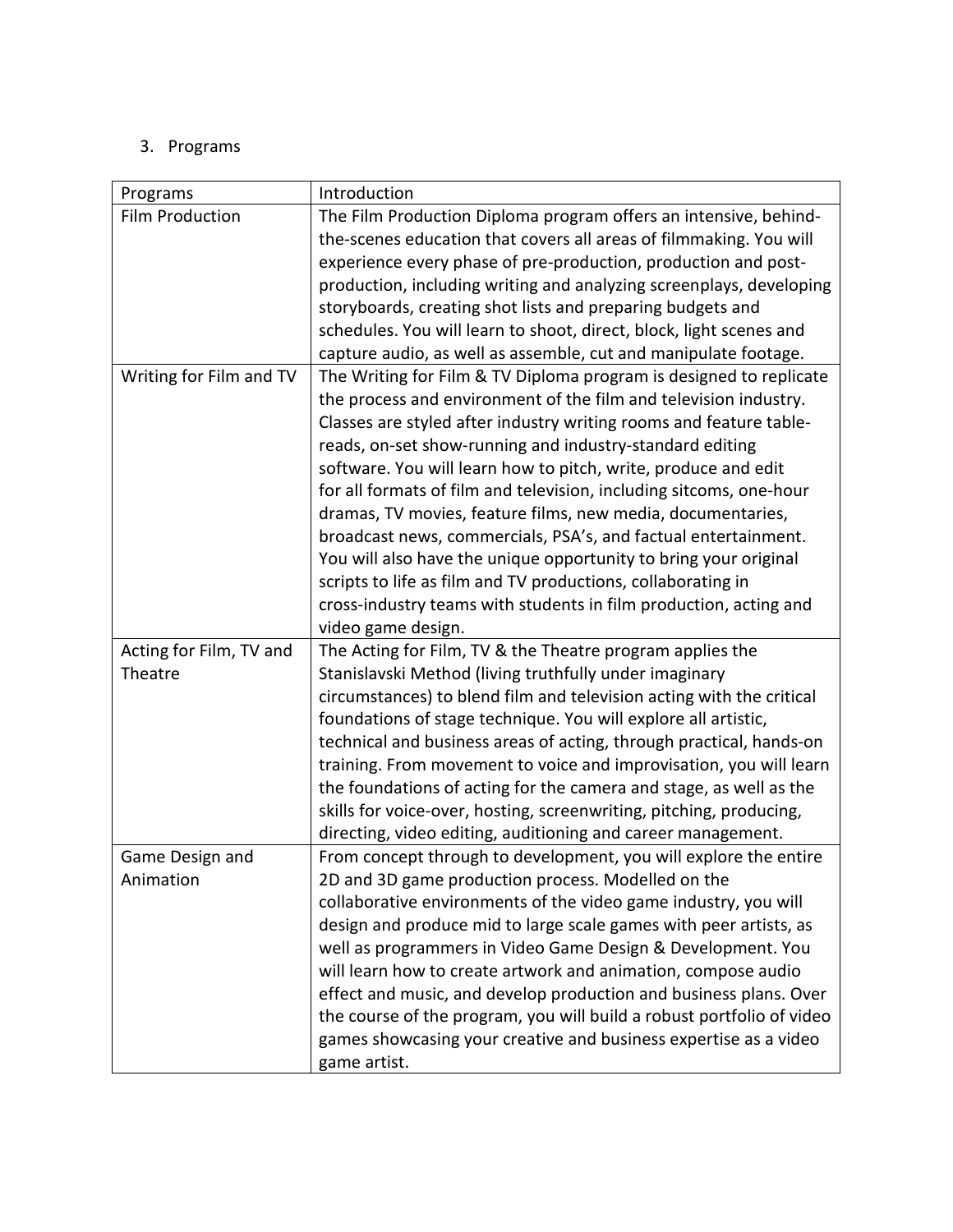| Game Design and<br>Development<br>will explore all areas of video game design and programming for<br>mobile, PC, web and console. From concept through to production,<br>you will learn the entire game creation process in a variety of roles,<br>including programming, game design, interface development,<br>production, audio and sound, as well as business plans and |
|-----------------------------------------------------------------------------------------------------------------------------------------------------------------------------------------------------------------------------------------------------------------------------------------------------------------------------------------------------------------------------|
|                                                                                                                                                                                                                                                                                                                                                                             |
|                                                                                                                                                                                                                                                                                                                                                                             |
|                                                                                                                                                                                                                                                                                                                                                                             |
|                                                                                                                                                                                                                                                                                                                                                                             |
|                                                                                                                                                                                                                                                                                                                                                                             |
| commercial strategies. You will also have the unique opportunity                                                                                                                                                                                                                                                                                                            |
| to work with students in design and animation to create an                                                                                                                                                                                                                                                                                                                  |
| interactive game. At the end of the program, you will leave with a                                                                                                                                                                                                                                                                                                          |
| diverse portfolio of video games that showcase your industry-ready                                                                                                                                                                                                                                                                                                          |
| skills to tackle any game development challenge.                                                                                                                                                                                                                                                                                                                            |
| <b>Fashion Design</b><br>Learn how to take a fashion design from concept through to                                                                                                                                                                                                                                                                                         |
| finished product and onto the runway. You will explore the entire                                                                                                                                                                                                                                                                                                           |
| process of bringing your designs to life, from sketching, draping                                                                                                                                                                                                                                                                                                           |
| and sewing, to computer illustration and patternmaking. The                                                                                                                                                                                                                                                                                                                 |
| program will also prepare you for the business of fashion, including                                                                                                                                                                                                                                                                                                        |
| marketing and building industry recognition through fashion                                                                                                                                                                                                                                                                                                                 |
| competitions. You will have an opportunity to exhibit your                                                                                                                                                                                                                                                                                                                  |
| collection at Toronto Film School's fashion show and leave the                                                                                                                                                                                                                                                                                                              |
| program with a diverse professional portfolio that showcases your                                                                                                                                                                                                                                                                                                           |
| personal design vision and finished collection.                                                                                                                                                                                                                                                                                                                             |
| <b>Marketing for Fashion</b><br>The Marketing for Fashion & Entertainment Diploma blends                                                                                                                                                                                                                                                                                    |
| and Entertainment<br>fashion and marketing across the entertainment industry. You will                                                                                                                                                                                                                                                                                      |
| learn the principles of fashion marketing, brand management,                                                                                                                                                                                                                                                                                                                |
| merchandising, trend forecasting, visual merchandising and fashion                                                                                                                                                                                                                                                                                                          |
| buying. You will also explore event planning, styling,                                                                                                                                                                                                                                                                                                                      |
| public relations and social media. With field trips to fashion                                                                                                                                                                                                                                                                                                              |
| showrooms, retailers, public events, and design studios, you will                                                                                                                                                                                                                                                                                                           |
| get a behind-the-scenes perspective on the inner workings of the                                                                                                                                                                                                                                                                                                            |
| fashion and entertainment industries.                                                                                                                                                                                                                                                                                                                                       |
| The Graphic Design & Interactive Media Diploma program will<br>Graphic Design and                                                                                                                                                                                                                                                                                           |
| Interactive Media<br>prepare you to think critically and execute visual solutions across                                                                                                                                                                                                                                                                                    |
| print, digital platforms and motion graphics, including                                                                                                                                                                                                                                                                                                                     |
| communications, marketing, and branding, as well as layout, art                                                                                                                                                                                                                                                                                                             |
| direction and editorial. You will explore multiple perspectives on                                                                                                                                                                                                                                                                                                          |
| the design process from your teachers and other creative                                                                                                                                                                                                                                                                                                                    |
| professionals. At the end of 12 months, you will leave with a well-                                                                                                                                                                                                                                                                                                         |
| rounded portfolio and the creative and technical skills to launch                                                                                                                                                                                                                                                                                                           |
| your career in design.                                                                                                                                                                                                                                                                                                                                                      |

# 4. Duration and Credentials

Duration is 1 year. Students will study at Shanghai Theatre Academy for one year. After successfully finishing the program, students will receive a certificate from Shanghai Theatre of Academy.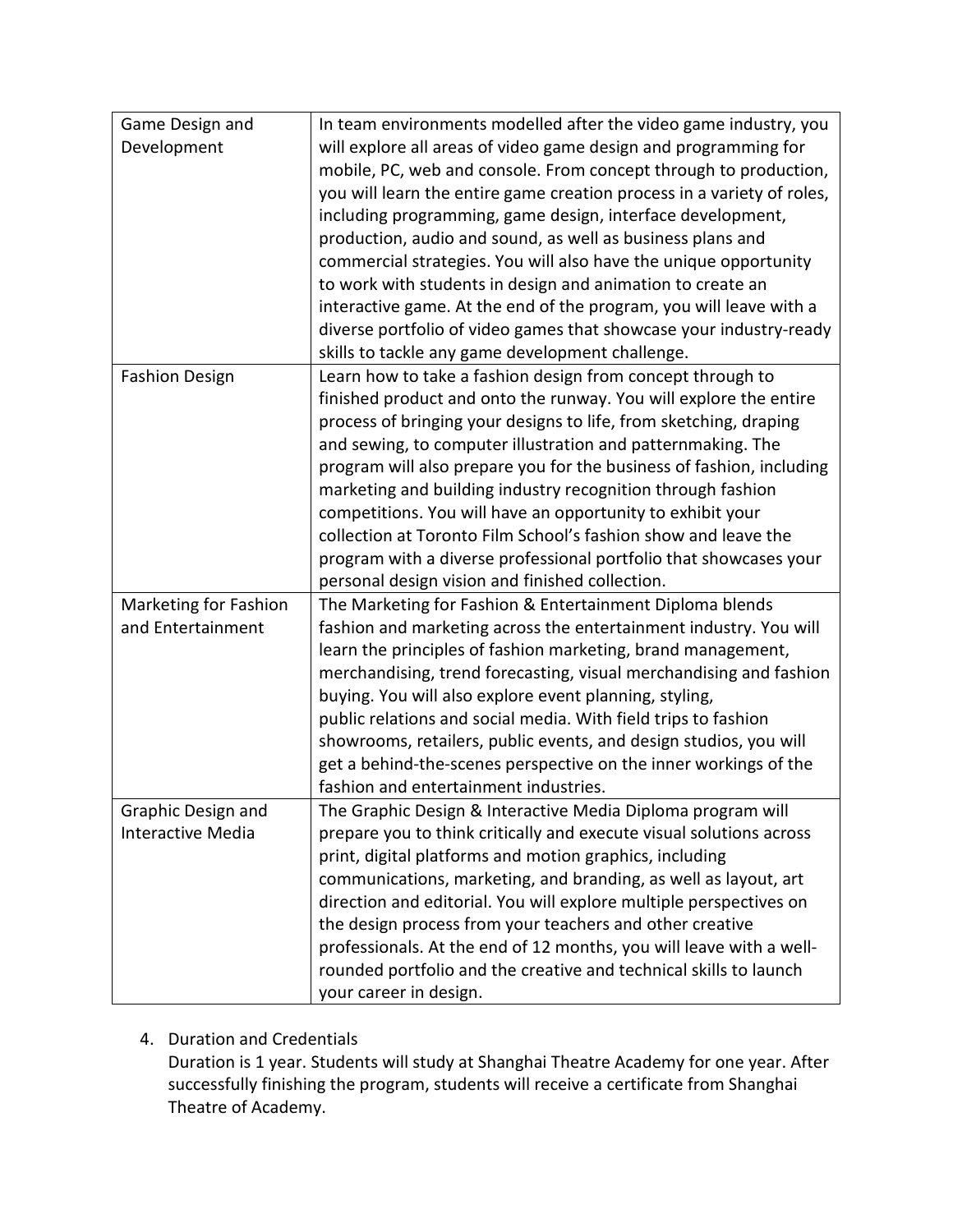Duration is 3 to 3.5 years (based on different programs). Students will receive a diploma upon successful completion of their Toronto Film School program, or a Bachelor's degree after successfully completing Yorkville University's BBA Project Management program.

5. Admission Requirements

Students from all regions of China (including Hong Kong, Macau and Taiwan) are encouraged to apply, even those with little-to-no background in the creative arts. Applicants must have a high school diploma (or equivalency) and be able provide their high school transcripts in order to study abroad.

Note: Students from International curriculum need to meet the Yorkville University/Toronto Film School admission requirements.

- 6. Registration
	- a. Please send completed application forms to  $sta$  to  $tfs@163.com$  directly or through an authorized partner channel.
	- b. The application fee of RMB  $\frac{1}{2}$  200 covers the test fee, courier fee, translation charges, etc.

Non-refundable: The application fee must be paid within one week of the application submission. (Students wishing to apply to more than one program must pay an additional RMB  $\frac{2}{3}$  200 per program)

- c. After passing the academic testing, students must pay an additional RMB  $\frac{1}{2}$  100 English test fee.
- d. Payment Methods

Via all application partners' online payment platforms Or via wire transfer to:

Account Name: Shanghai Theatre Academy

Account Number: 3100 1539 7000 5001 2523

Beneficial Bank: China Construction Bank – Shanghai Yanan Road Branch Note: Student Full Name-Pathway Program-Application Fee

#### 7. Entrance Exams

#### 1. Exam Content

| Program                          | <b>First Round Exam</b> | <b>Second Round Exam</b> |
|----------------------------------|-------------------------|--------------------------|
| <b>FILM PRODUCTION</b>           | 1) Personal Portfolio   | English Level Exam       |
|                                  | Demonstration           |                          |
|                                  | 2) Interview            |                          |
| <b>WRITING FOR FILM &amp; TV</b> | 1) Story Telling        |                          |
|                                  | 2) Story Acting         |                          |
|                                  | Interview               |                          |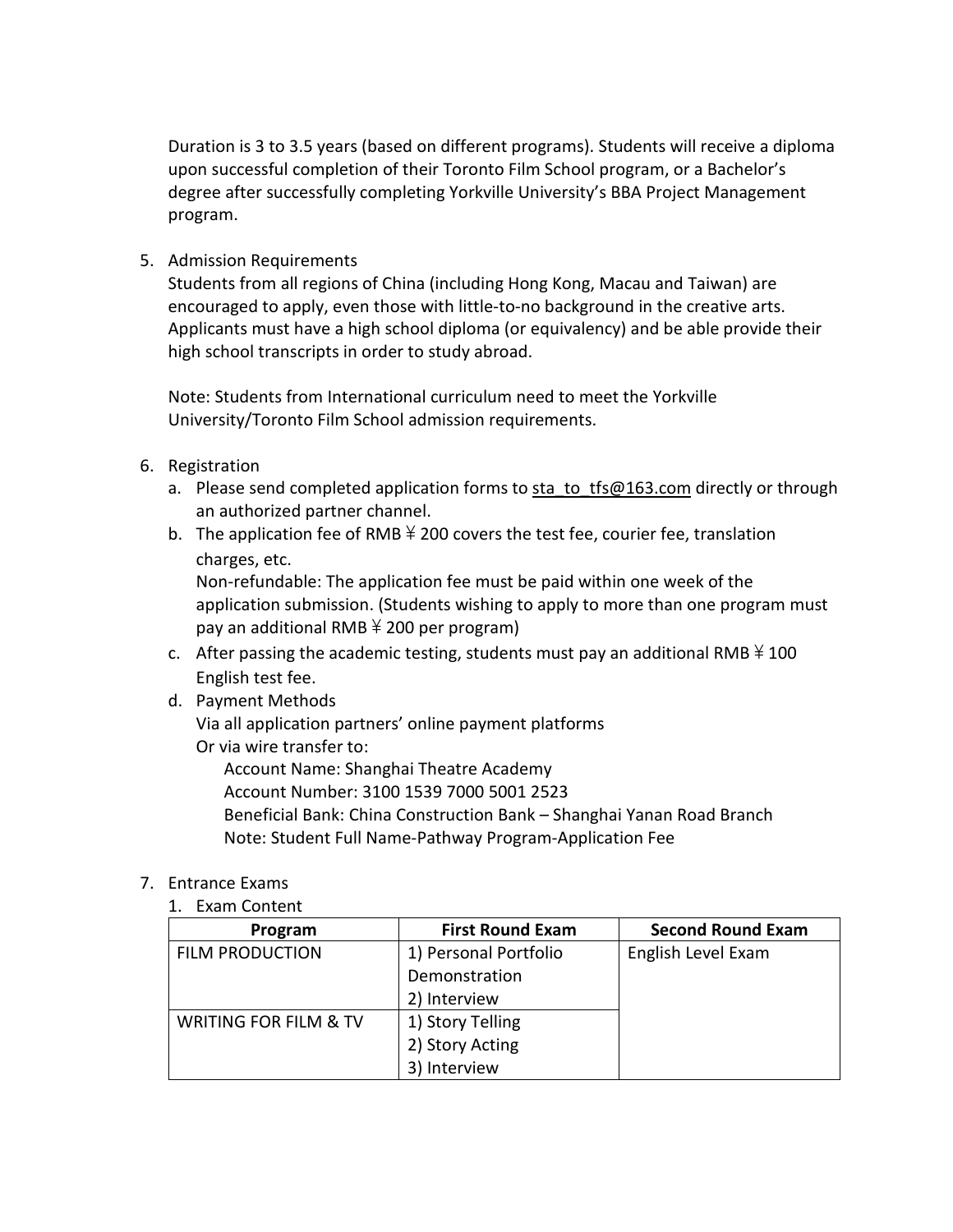| ACTING FOR FILM, TV &          | 1) Prepare your own script |  |
|--------------------------------|----------------------------|--|
| THE THEATRE                    | acting                     |  |
|                                | 2) Dancing or Singing      |  |
|                                | 3) Theme Acting            |  |
|                                | 4) Interview               |  |
| <b>VIDEO GAME DESIGN &amp;</b> | 1) Personal Portfolio      |  |
| <b>ANIMATION</b>               | Demonstration              |  |
| <b>VIDEO GAME DESIGN &amp;</b> | 2) Interview               |  |
| <b>DEVELOPMENT</b>             |                            |  |
| <b>FASHION DESIGN</b>          |                            |  |
| <b>MARKETING FOR FASHION</b>   |                            |  |
| & ENTERTAINMENT                |                            |  |
| <b>GRAPHIC DESIGN &amp;</b>    |                            |  |
| <b>INTERACTIVE MEDIA</b>       |                            |  |

### 2. Exam Date, Time and Venue

| <b>Admission</b><br>Term | <b>Application</b><br><b>Date</b> | <b>Venue</b>   | Exam Batch | <b>First Round</b><br>Exam | Second<br>Round<br>Exam |
|--------------------------|-----------------------------------|----------------|------------|----------------------------|-------------------------|
| September,               | January 1,                        | Shanghai       | Second     | <b>May 26</b>              | June 15                 |
| 2019                     | 2019-May                          | <b>Theatre</b> |            |                            | June 30                 |
|                          | 25, 2019                          | $Academy -$    |            |                            | July 14                 |
|                          |                                   | Huashan        |            |                            | August 25               |
|                          | January 1,                        | Campus         | Third      | June 15                    | June 30                 |
|                          | 2019- June                        | (630)          |            |                            | July 14                 |
|                          | 14, 2019                          | Huashan        |            |                            | August 25               |
|                          | January 1,                        | Campus)        | Fourth     | June 30                    | July 14                 |
|                          | 2019- June                        |                |            |                            | August 25               |
|                          | 29, 2019                          |                |            |                            |                         |
|                          | January 1,                        |                | Fifth      | July 14                    | August 25               |
|                          | 2019- July                        |                |            |                            |                         |
|                          | 13, 2019                          |                |            |                            |                         |

Notes: The National College Admission Examination results are not necessary; all students must pass the above entrance requirements. Students meeting the following conditions might qualify for an admission examination exemption:

1) If you have obtained an Art Qualification Certificate of domestic higher art colleges (not the provincial unified test), you may be exempted from the first-round exam. 2) If you have obtained an IELS score of over 5.5 or a TOEFL score over 69 within the last year, or you have passed the National College Admission Examination with an English score over 70 per cent, you may be exempted from the second-round exam.

8. Admission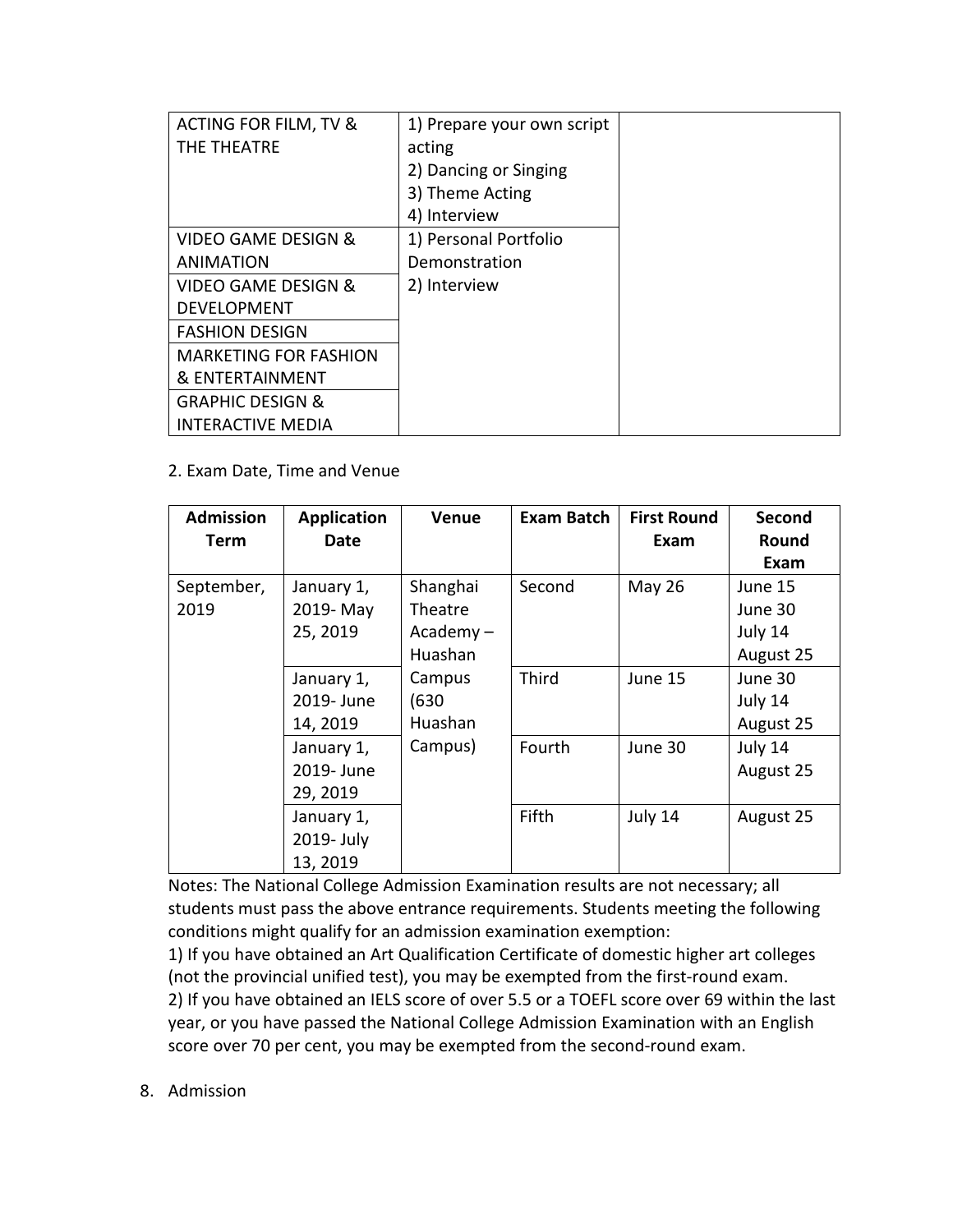- a. Admission procedure:
	- i. Students can only apply for the second exam after they pass the first exam.
	- ii. After the second exam, the score will be ranked by the integrated score of the two exams. It will be admitted from the highest score to lower ones.
- b. Admission time
	- i. Two weeks after the second exam, the results will be sent to students' email.
	- ii. All students who pass both exams will receive the letter of acceptance from Shanghai Theatre Academy and a notice of report. Students must arrive on campus to begin the enrollment process according to the date and time assigned to them on their notice.

| <b>Tuition fee in Shanghai Theatre of Academy</b>                                                                      |                             |                                                                                                                                             |  |  |
|------------------------------------------------------------------------------------------------------------------------|-----------------------------|---------------------------------------------------------------------------------------------------------------------------------------------|--|--|
| <b>Name</b>                                                                                                            | Cost                        | <b>Notes</b>                                                                                                                                |  |  |
| <b>Tuition Fee</b>                                                                                                     | RMB ¥ 98000                 | 1 <sup>st</sup> year tuition in Shanghai<br>Theatre Academy including<br>academic study, English<br>study and application<br>service charge |  |  |
| Accommodation                                                                                                          | RMB $\frac{2}{7}$ 1200/year | Student dorms at LianHua<br>Road Campus, Shanghai<br>Theatre of Academy                                                                     |  |  |
| Tuition fee at Yorkville University/Toronto Film School                                                                |                             |                                                                                                                                             |  |  |
| 3-3.5 years studying in Canada will be about RMB ¥ 500,000.00. (RMB ¥ 180,000/year,<br>tuition paid four times a year) |                             |                                                                                                                                             |  |  |

Scholarship Plan

- a. New Student Scholarship Submit the official IELTS score before the end of September, students will receive the New Student Scholarship.
	- i. IELTS 6.0, students will receive RMB  $\frac{1}{2}$  5000 scholarship (before tax)
	- ii. IELTS 6.5, students will receive RMB  $\frac{1}{2}$  5000 scholarship (before tax)
- b. Outstanding Scholarship After their first year of studies, students who have performed outstandingly will receive a RMB  $\frac{2}{7}$  5000 scholarship (before tax).

### 10. Contact Us

Shanghai Theatre Academy's International School is the only official department that interacts with foreign affairs on behalf of Shanghai Theatre Academy. It is the department that builds bridges with the world's top creative arts institutions in order to provide overseas learning opportunities for hundreds of Shanghai Theatre Academy students.

Phone: 021-52683263 (Yorkville University/Toronto Film School Pathway hotline) Email: [sta\\_to\\_tfs@163.com](mailto:sta_to_tfs@163.com)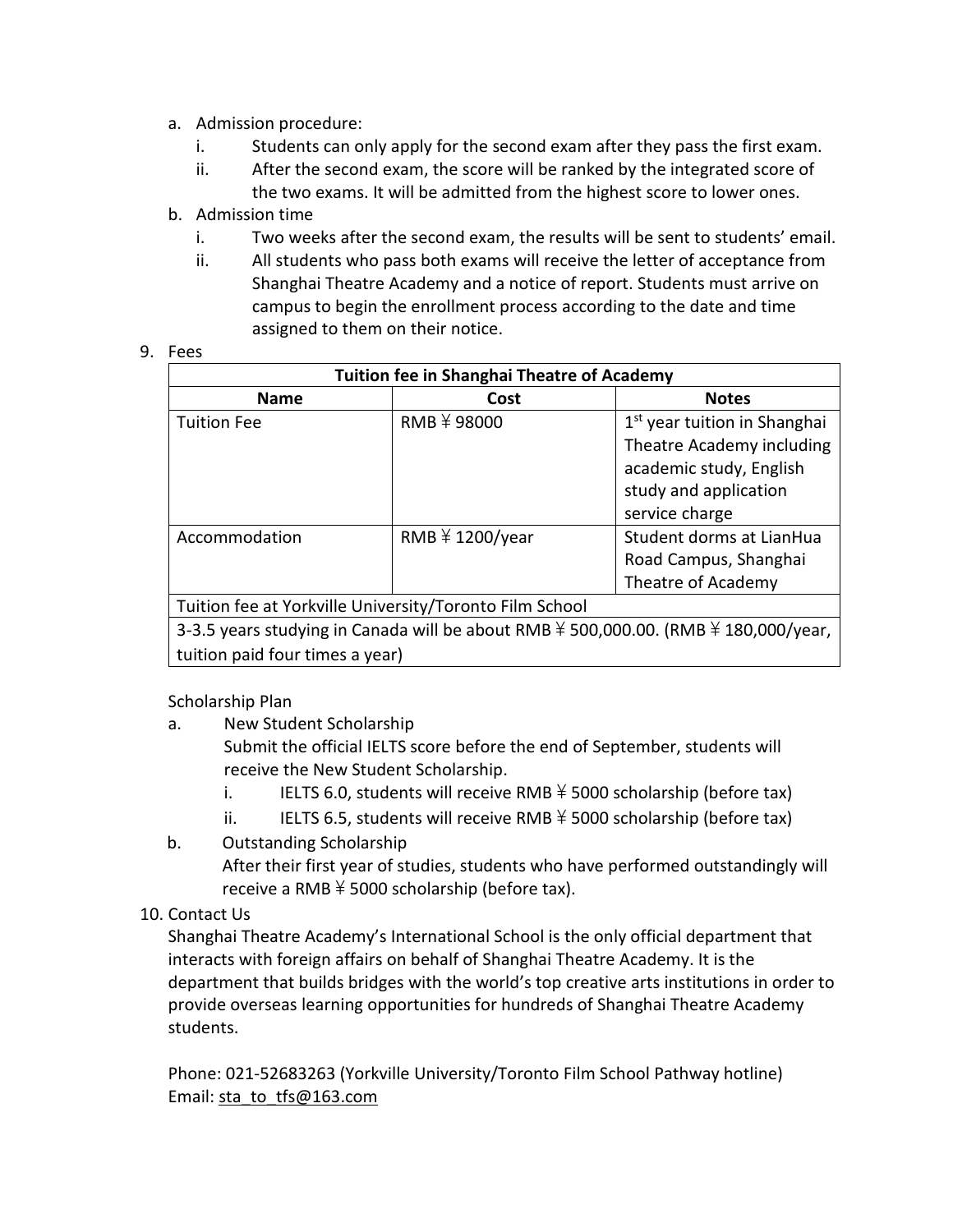Website: [http://international.sta.edu.cn](http://international.sta.edu.cn/)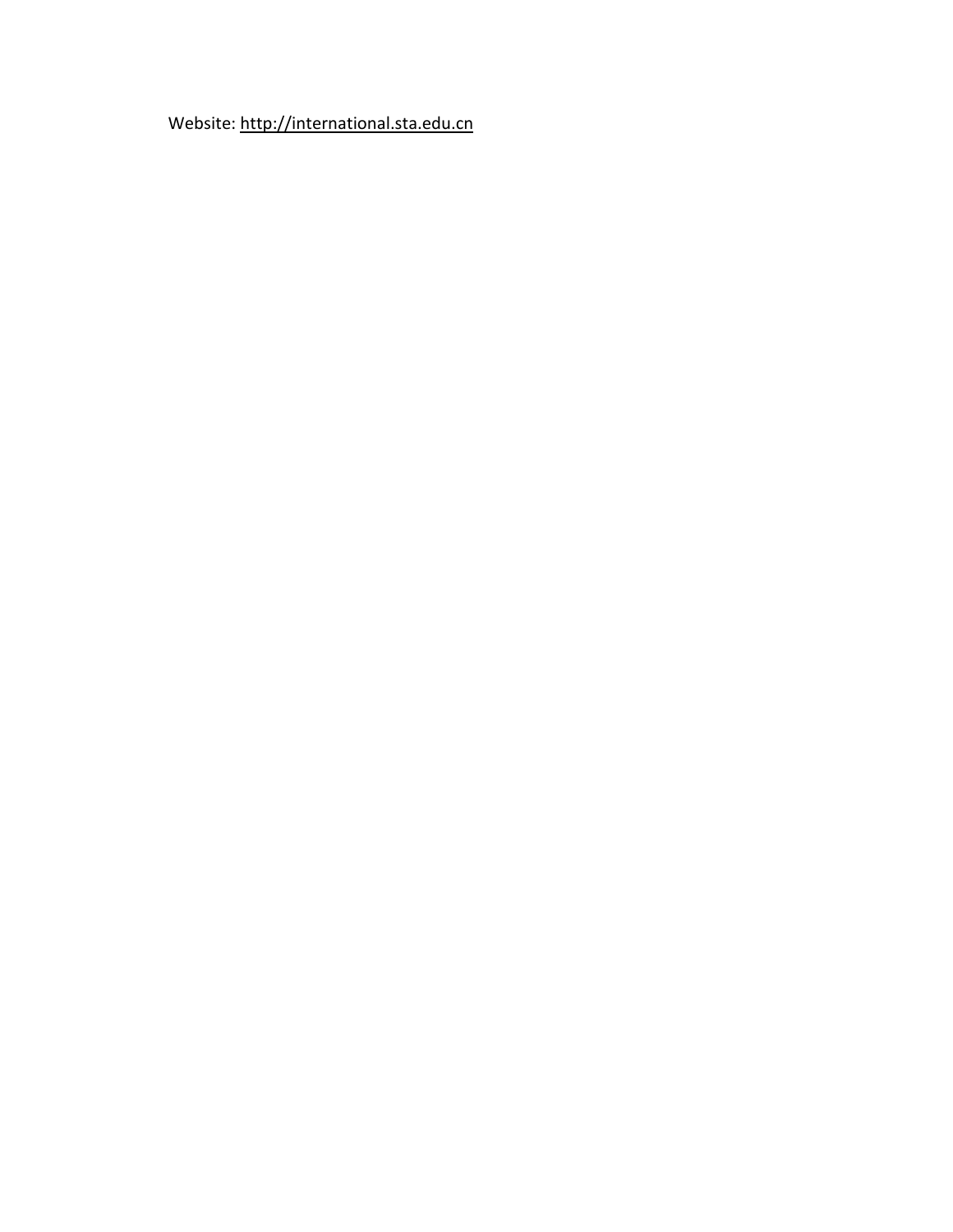### 上海戏剧学院 2019 级艺术留学预科

### 加拿大约克维尔大学多伦多电影学院定向生

### 招⽣简章

上海戏剧学院为帮助更多中国国内具有优秀艺术潜质的学子踏上一条通往国 际化艺术教育的绿色通道,特设艺术留学培养计划,与加拿大约克维尔大学多伦多 电影学院签订预科班项目合作协议,常年面向全国招生,为艺术考生提供另一条升 学的道路。

请考生仔细阅读招生简章内容后报名。报名成功后,招生老师会反馈邮件或电 话,请考生密切注意查收考试信息的通知。

一、院校简介

加拿大约克维尔大学多伦多电影学院成立于 2001 年,是中国教育部认证的境 外正规高校,同时,也是加拿大政府和安大略省教育部认证的具有招收国际学生资 质的院校,成为既有中国政府也有加拿大政府教育部门承认的大学。在 QS 发表的世 界优秀电影学院(Top Film School Around The World)名单中被评为加拿大最优 秀电影学院。

二、项目优势与保障

- 1. 证书权威可靠:艺术留学预科班为上海戏剧学院重点建设项目,由上海戏剧 学院国际学院统一管理。
- 2. 专业师资保障:上海戏剧学院内一流教学资源与设备共享,依托学院顶级教 师团队专业课程保障,结合多伦多电影学院通过"线上+线下"的方式,邀 请国外高水平的名专家学者参与授课。
- 3. 英语提升保障:专业英语教学团队入驻校园,有针对性的进行个性化教学, 保障每一位学生英语水平的提升。
- 4. 全方位管理保障:实行班主任小班管理制度,对学生采取多方面的管理模式; 引入最新的国际预科教育体系,全面培养学生自我控制、自主学习的能力,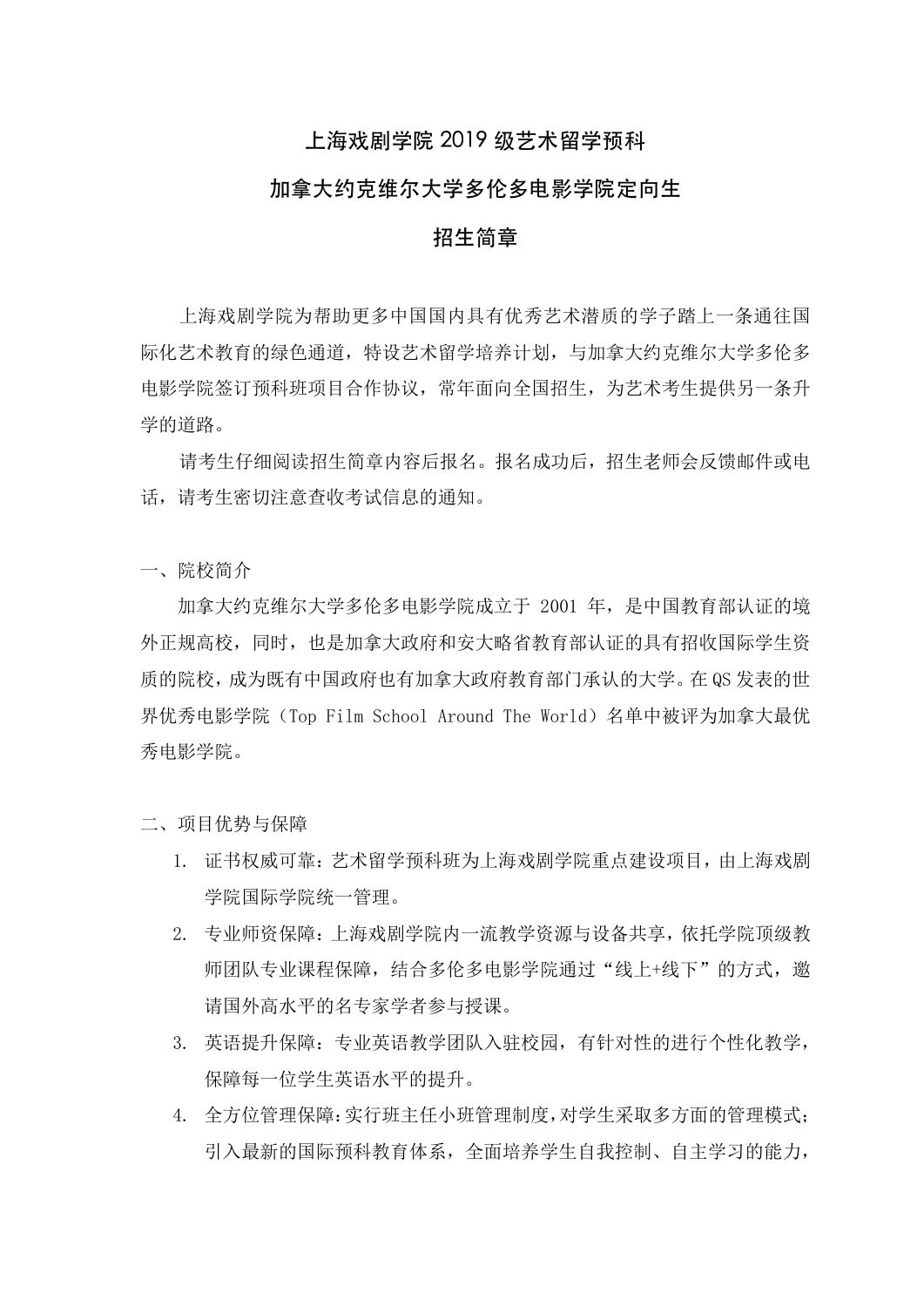让学生在出国前,在学术和心理上都做好充分准备,缩短海外生活的适应期, 为出国学习和生活打下基础。

- 5. 证书权威保障:第一年在上海戏剧学院学习,完成后由上海戏剧学院颁发结 业证书;后 3-3.5 年赴加拿大学习,完成后获中国教育部认证的本科学位证 书。
- 6. 专业就业指导:与业界众多单位合作,不定期邀请业内高层开课讲座,为学 生提供就业规划指导。
- 三、招生专业方向

| 专业      | 介绍                           |
|---------|------------------------------|
|         | 影视制作专业提供高强度的影视制作课程, 内容涵盖影视制  |
|         | 作的方方面面。学生将体验制作前期、中期和后期的每个阶   |
| 影视制作    | 段的相关设计内容, 包括撰写和剧本分析、制作情节串联图  |
|         | 版、制作镜头表、预算和制作时间表。学生将学习场景拍摄、  |
|         | 导演、场景、灯光和音频捕捉以及收集、剪切和操作素材。   |
|         | 影视编剧专业课程旨在营造影视行业的流程和工业环境。学   |
|         | 生学习如何构思、撰写、制作和编辑各种类型的电影和电视   |
|         | 节目, 包括情景喜剧、电视剧、电影电视、剧情片、新媒体、 |
| 影视编剧    | 纪录片、广播、新闻、广告和公益广告以及纪实娱乐节目。   |
|         | 学生还将有独特的机会通过在跨行业团队中,与影视制作、   |
|         | 表演和游戏设计专业的学生合作, 将学生的独创剧本变成影  |
|         | 视作品。                         |
|         | 影视戏剧表演课采用斯坦尼斯拉夫斯基方法 (主张体验, 主 |
| 影视与戏剧表演 | 张演员与角色合一), 将影视表演与舞台技巧的重要基础融  |
|         | 为一体。学生通过实践训练来探索表演中的所有艺术、技术   |
|         | 和业务领域。从动作到声音以及即兴创作, 学生将学习镜头  |
|         | 前表演和舞台剧表演的基础、以及配音、主持、剧本撰写、   |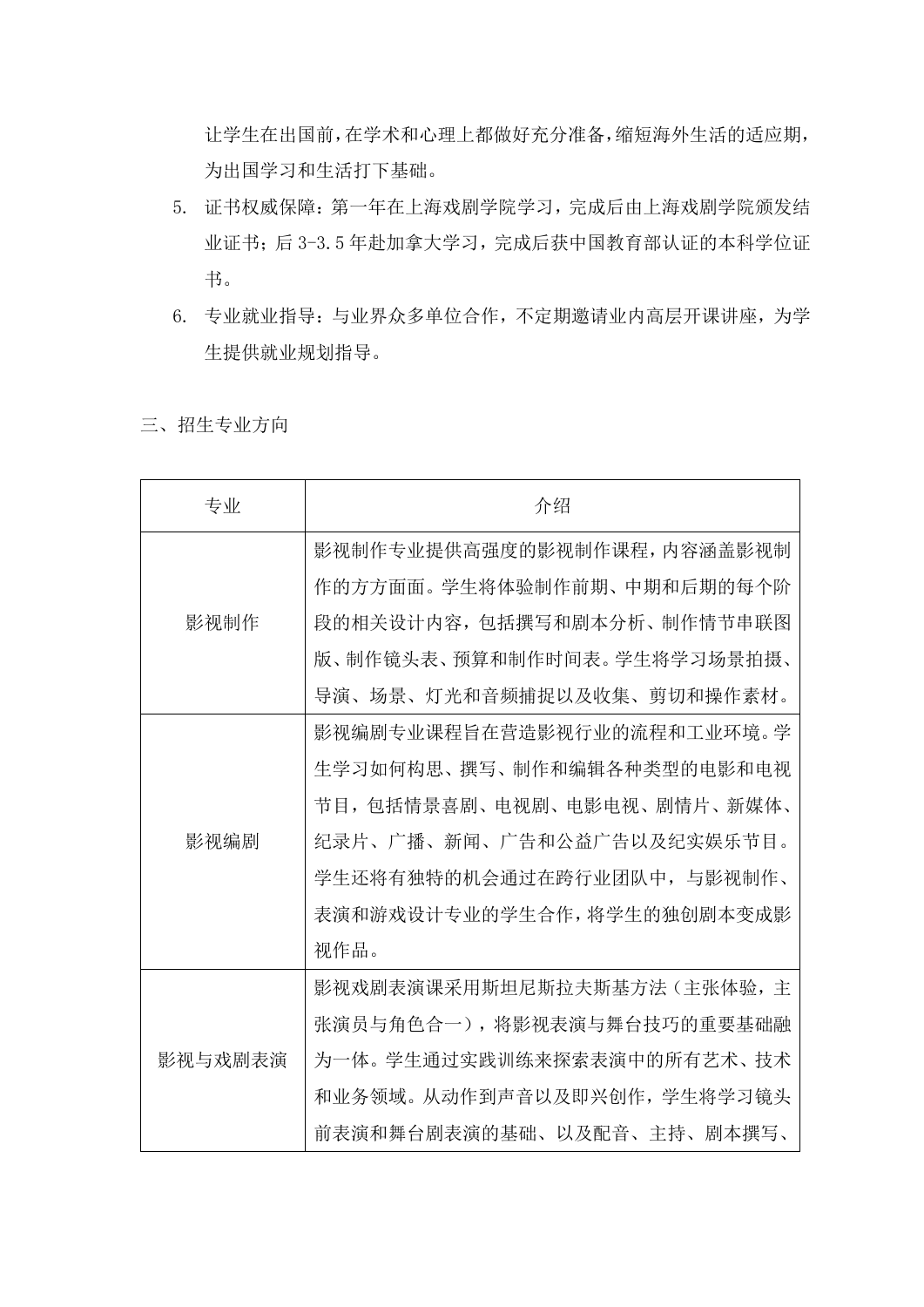|         | 搭建、制作、导演、编辑、试镜和职业生涯管理的各种技能。     |
|---------|---------------------------------|
|         | 从概念到开发,学生将探索 2D 和 3D 游戏的整个设计流程。 |
|         | 以游戏产业团队环境为模型, 学生将与游戏设计和开发领域     |
| 电子游戏设计及 | 的同行设计师和程序员一起设计大中型游戏并进行商业化。      |
| 动漫制作    | 学生将学习如何创作艺术作品和动画、编写音响效果和音       |
|         | 乐, 以及学习产品开发和商业模式开发。通过学习本专业,     |
|         | 学生将制作出丰富的视频游戏, 展示学生作为一名游戏艺术     |
|         | 家的创意和商业技能。                      |
|         | 在模拟游戏设计和团队环境中, 学生将探索移动客户端、电     |
|         | 脑、网页和主机游戏设计和开发。从概念到开发再到市场营      |
|         | 学生将学习整个游戏制作的各个环节,其中包括编程、<br>销,  |
| 电子游戏    | 游戏设计、界面开发、制作、音频和音效, 以及各种商业计     |
| 设计及开发   | 划等知识。 此外,学生将会与游戏设计和动漫等专业学生合     |
|         | 作, 制作注重互动的多层次游戏并实现商业化。 这对学生来    |
|         | 说是难得的实践机会。课程结束时, 学生将获得各类游戏作     |
|         | 品集,以展示各项行业实用技能,迎接各种游戏制作挑战。      |
|         | 学习如何从概念到成品并到时装展以及最后如何进入市场。      |
|         | 将学习从基础绘图、立体裁剪、缝制到计算机绘图和图案制      |
|         | 作、最终完成整个设计流程、该课程还将为时尚行业做好充      |
| 时装设计    | 分准备, 包括通过全球时尚比赛对学生进行营销并得到认      |
|         | 可。学生将有机会在多伦多电影学院每年的时尚展上展示各      |
|         | 自的作品,并学习制作专业的个人作品集,展示自己的个人      |
|         | 设计理念和最终作品。                      |
|         | 时尚娱乐营销专业融合了整个娱乐业的时尚和营销理念。本      |
| 时尚及娱乐营销 | 专业将时尚营销、品牌营销、销售、趋势预测、视觉营销和      |
|         | 时尚购买融为一体。学生将学习会展管理、造型、公共关系      |
|         | 和社交媒体等领域的具体知识。通过实体考察时装展、零售      |
|         | 商、大型活动、公关公司和设计工作室, 学生将从幕后了解     |
|         | 时尚和娱乐行业的具体内部运作。                 |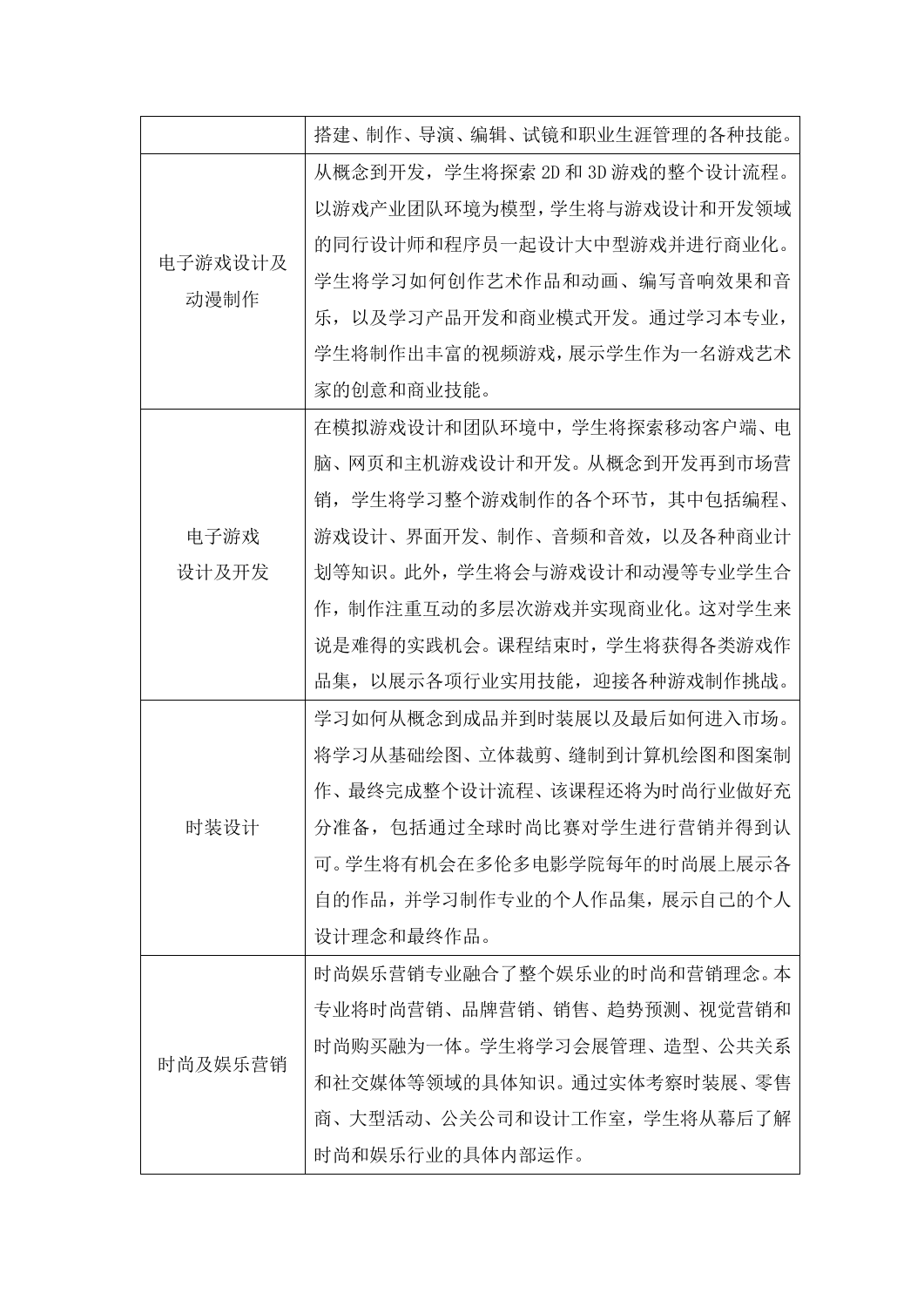|       | 平面设计和交互媒体大专专业学习如何以批判性思维看待    |
|-------|------------------------------|
|       | 问题, 在通过运用各种印刷、数字式平台和动画图形中完成  |
|       | 视觉解决方案,其中包括沟通、市场营销和品牌推广、以及   |
| 平面设计  | 排版、编辑、艺术设计和包装等专业知识内容。学校会邀请   |
| 及互动媒体 | 众多的嘉宾和业界专业大师对学生作品和设计过程提出各    |
|       | 自观点,他们也会对学生的成果作出点评。结束 12 个月的 |
|       | 学习后, 学生将获得全面的设计能力以及创意和技术能力,  |
|       | 开启学生的设计职业生涯。                 |

四、学制与学位

学制为一年。在上海戏剧学成剧学院进行教学和管理,完成后获颁上 海戏剧学院结业证书;

后 3-3.5 年(根据不同专业学期和课程安排不同)在加拿大学习,毕业后由加 拿大约克维尔大学多伦多电影学院颁发相关艺术专业大专证书及加拿大约克维尔大 学颁发的本科商学士学位证书(BBA)。

五、报考条件

面向中国全国招生(包括港澳台地区),同时也欢迎零艺术基础的高中生及中 专艺术类学生报考。出国学习前需取得高中(或同等学历)毕业证及其完整成绩单, 证实学生已顺利完成高中(或同等学历)的学习。

备注:国际高中学制学生的高中学历材料需按多伦多电影学院要求执行。

六、报名方式

(1)填写报名表并发送到邮箱 sta\_to\_tfs@163.com 或通过各合作平台报名。

(2)支付专业测试报名费人民币 200 元(含考试费、邮寄费、资料翻译费等, 不可退还;报名资料提交后一周内完成支付;如欲报考一个以上方向,每多一个方 向报名费需多征收人民币 200 元)。

(3)通过专业测试后,支付英语入学测试费人民币 100 元。

(4) 报名费支付方式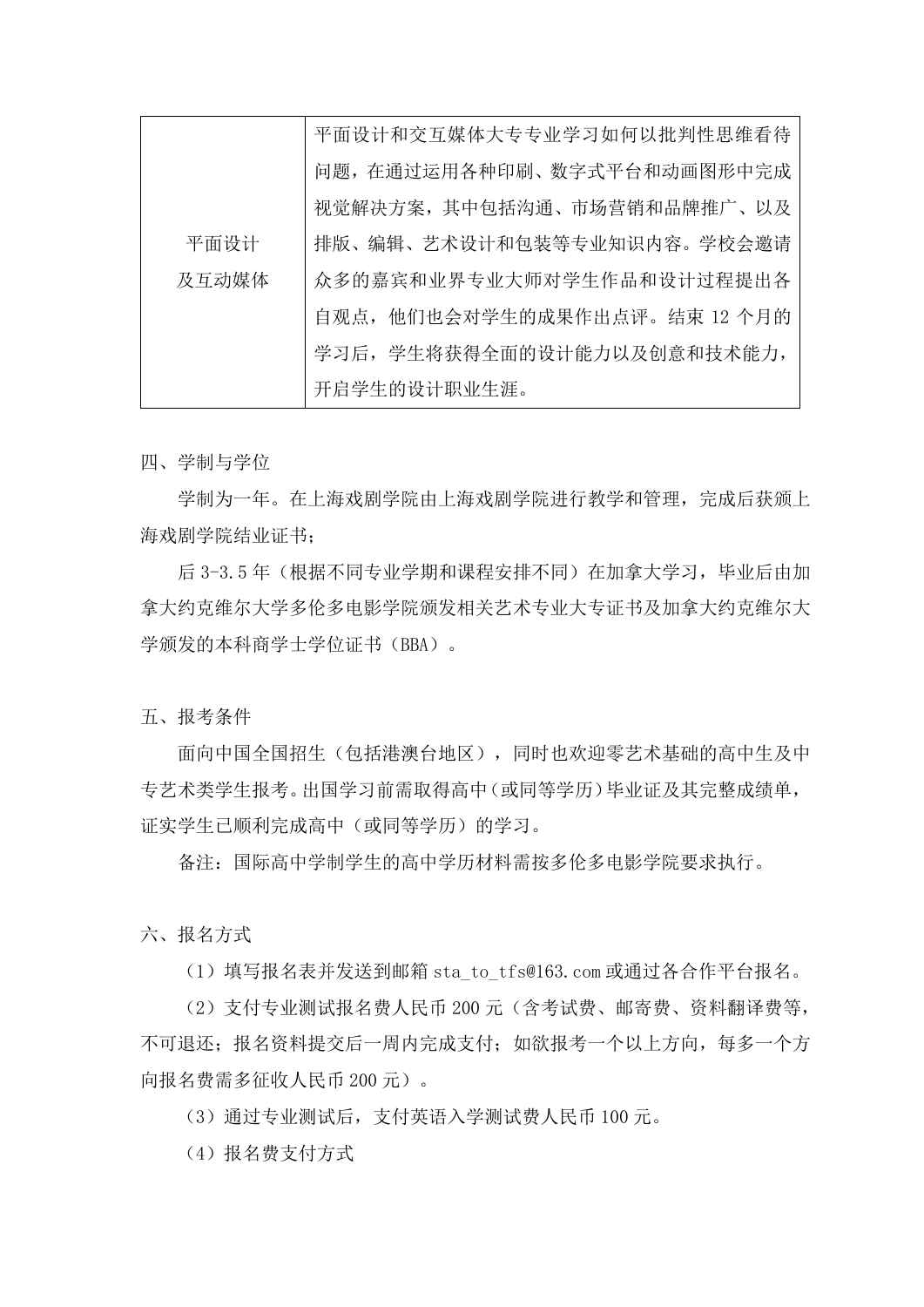各报名合作平台网上支付

或汇款至:

户名:上海戏剧学院 银行账号:3100 1539 7000 5001 2523 开户行:中国建设银行上海市延安路支行 备注:学生姓名-联合办学多伦多定向生-报名费

- 七、入学测试
	- 1. 考试内容

| 专业              | 初试考试内容                                                                                                                                               | 复试考试内容     |
|-----------------|------------------------------------------------------------------------------------------------------------------------------------------------------|------------|
| 影视制作            | 1. 作品展示 (自备)<br>2. 综合素质面试                                                                                                                            |            |
| 影视编剧            | 1. 命题编讲故事<br>2. 命题小品表演<br>4. 综合素质面试                                                                                                                  |            |
| 影视与戏剧表演         | 1. 台词: 自备故事、散文、寓言等材料一段<br>2. 形体或声乐选一: 形体可自备舞蹈、体操、<br>武术或形体表演 (无伴奏); 声乐可自备歌曲<br>演唱一段(歌曲选择不限,民歌、美声、通<br>俗、音乐剧或歌剧片段均可, 无伴奏)<br>3. 表演: 命题表演<br>4. 综合素质面试 | 英语水平测<br>试 |
| 电子游戏设计及<br>动漫制作 |                                                                                                                                                      |            |
| 电子游戏<br>设计及开发   | 1. 作品展示(自备)                                                                                                                                          |            |
| 时装设计            | 2. 综合素质面试                                                                                                                                            |            |
| 时尚及娱乐营销         |                                                                                                                                                      |            |
| 平面及互动媒体         |                                                                                                                                                      |            |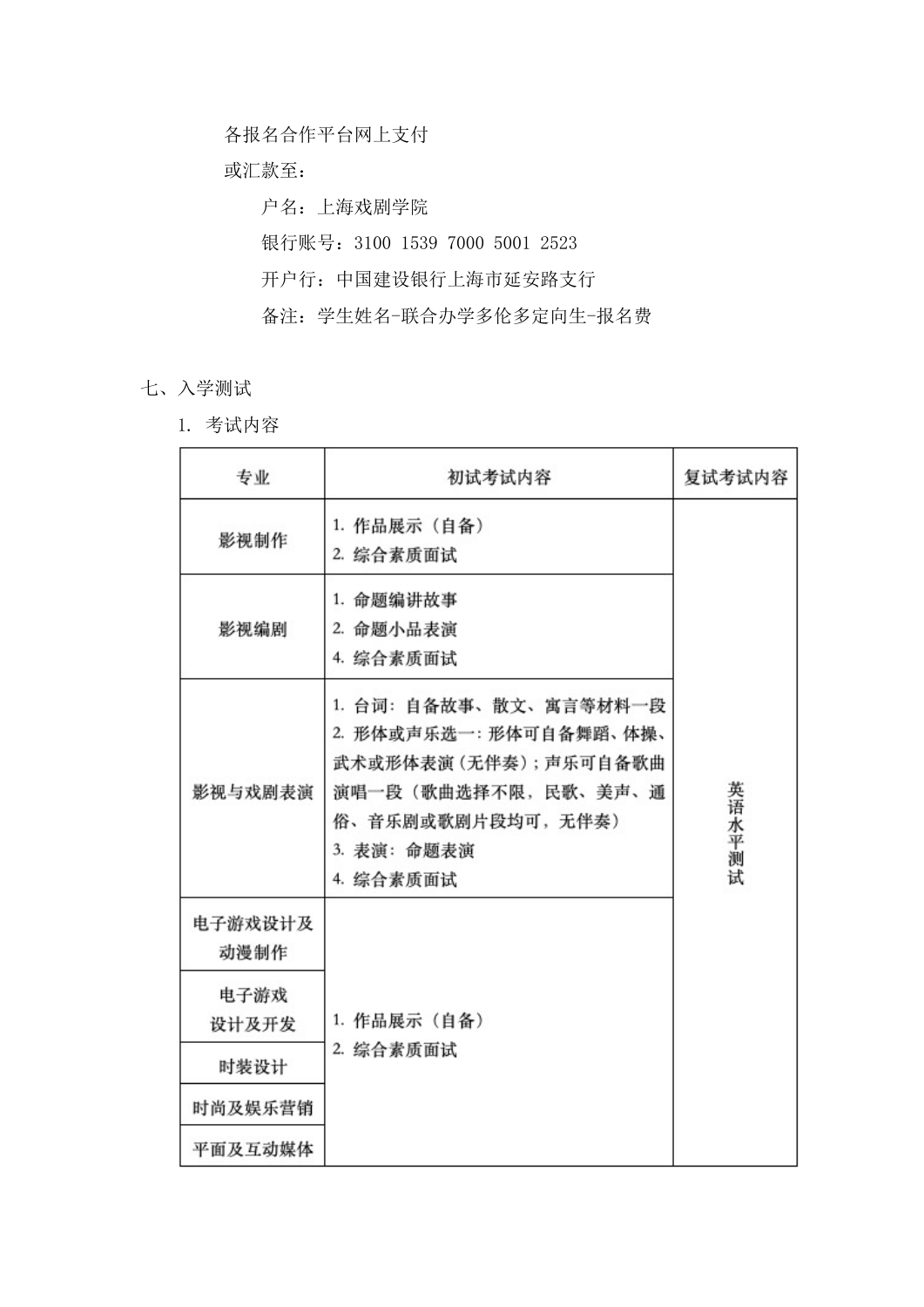### 2. 考试时间、地点、批次

| 入学时间    | 报名日期                | 考点                  | 批次  | 初试日期  | 复试日期  |
|---------|---------------------|---------------------|-----|-------|-------|
|         |                     |                     |     |       | 6月15日 |
|         | 2019年1月1日<br>-5月25日 |                     | 第二批 | 5月26日 | 6月30日 |
|         |                     |                     |     |       | 7月14日 |
| 2019年9月 |                     |                     |     |       | 8月25日 |
|         | 2019年1月1日<br>-6月14日 | 上海戏剧学院              |     | 6月15日 | 6月30日 |
|         |                     | 华山路校区<br>(华山路 630号) | 第三批 |       | 7月14日 |
|         |                     |                     |     |       | 8月25日 |
|         | 2019年1月1日           |                     | 第四批 | 6月30日 | 7月14日 |
|         | -6月29日              |                     |     |       | 8月25日 |
|         | 2019年1月1日           |                     |     |       |       |
|         | -7月13日              |                     | 第五批 | 7月14日 | 8月25日 |

备注:高考成绩非必要材料,所有报考学生都需要通过以上入学测试。达到以 下条件者,可获部分免试资格:

(1)已取得国内高等艺术院校的艺考合格证且专业对口者(非各省市的统考合 格证),可免初试。

(2)近一年内已经取得 5.5 的雅思或 69 分的托福成绩者,或高考英文分数不 低于当地满分线的 70%者,可免复试。

八、录取

1. 录取方式

(1)通过初试者方可报考复试。

(2)复试后按两试成绩综合排名,由高到低录取。

2. 录取时间

(1)考生完成复试后二周内将考生的成绩单发送至考生邮箱。

(2)凡通过入学测试(初试、复试)的考生,将一并收到上海戏剧学院颁发的 预录取通知书及报到通知书。考生根据报到通知书规定的时间准时到校办理相关入 学手续。